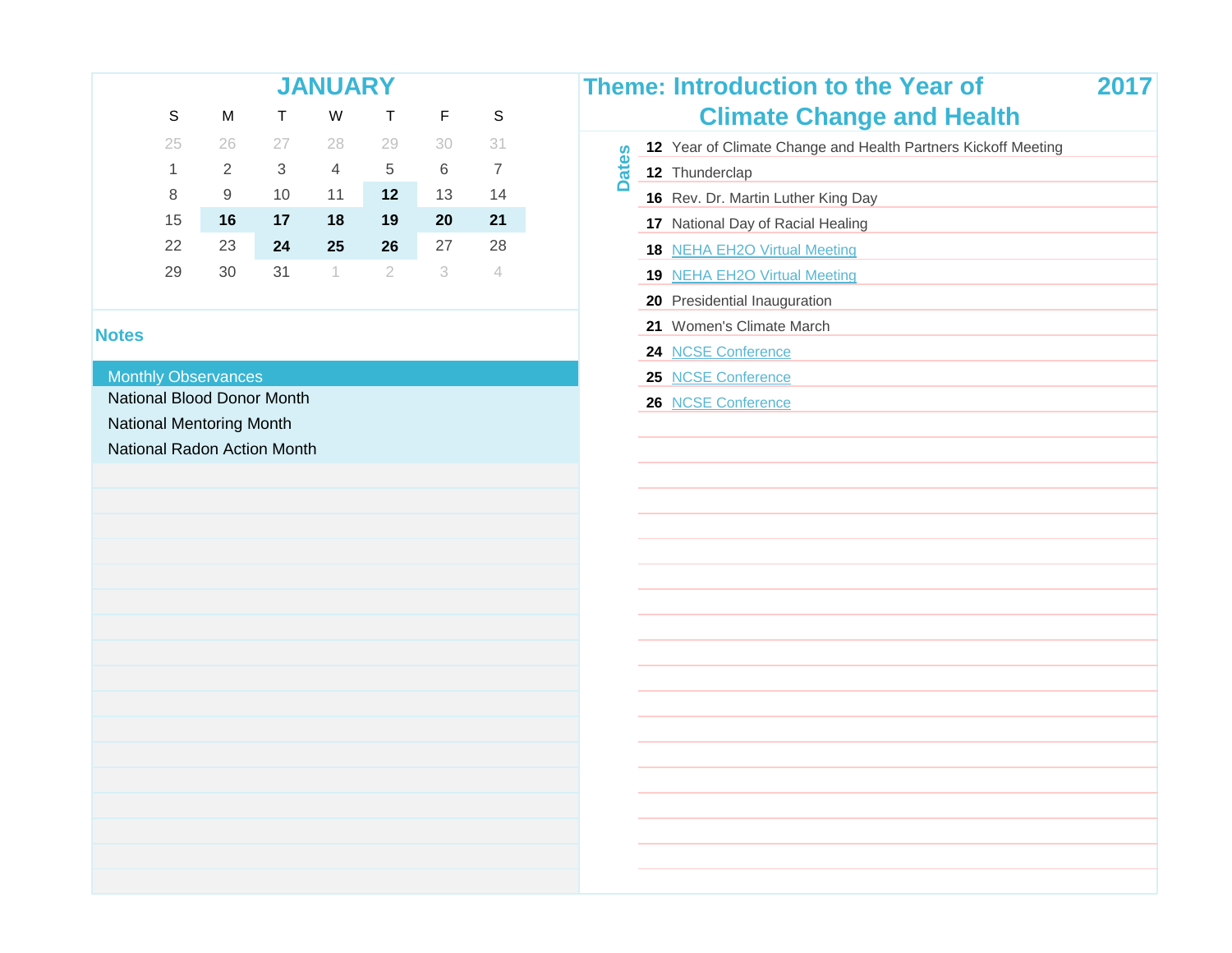| Theme:                 |    |    |              | <b>FEBRUARY</b> |    |    |    |
|------------------------|----|----|--------------|-----------------|----|----|----|
|                        | S  | F  |              | W               |    | M  | S  |
| 2                      | 4  | 3  | $\mathbf{2}$ | 1               | 31 | 30 | 29 |
| ۵<br>ಕ<br>$\mathbf{c}$ | 11 | 10 | 9            | 8               | 7  | 6  | 5  |
| 3                      | 18 | 17 | 16           | 15              | 14 | 13 | 12 |
| 14                     | 25 | 24 | 23           | 22              | 21 | 20 | 19 |
| 14                     |    | 3  | 2            | 1               | 28 | 27 | 26 |
| 16                     |    |    |              |                 |    | R  | 5  |

#### **Monthly Observances**

Black History Month

American Heart Month

National Children's Dental Health Month

#### **Activities**

Climate justice webinar

Partner blog post

Social Media Toolkit

## **Theme: Climate Justice & Health**

- **Dates** 2 [Blog post announcing Climate Justice and Health theme](http://www.publichealthnewswire.org/?p=17098)
	- 2 [Storify for January activities](https://storify.com/APHA/year-of-climate-change-and-health)
	- 3 Go Red for the Heart
	- 14 [The Environmental Jusice Leadership Forum on Climate Change](http://www.ejleadershipforum.org/2017-environmental-justice-webinar-series/)
	- 14 Valentine's Day
	- **16** Environmental Justice Executive Order 12898 signed
	- **16** [Climate and Health Meeting with Al Gore](http://www.publichealthnewswire.org/?p=17098)
	- **20** Presidents' Day
	- **27** [Climate Justice Changes Health: Local, Tribal, Global, and Gene](http://www.apha.org/events-and-meetings/apha-calendar/webinar-events/2017/climate-justice-changes-health)rational
	- **28** [WE ACT blog post](http://www.publichealthnewswire.org/?p=17232)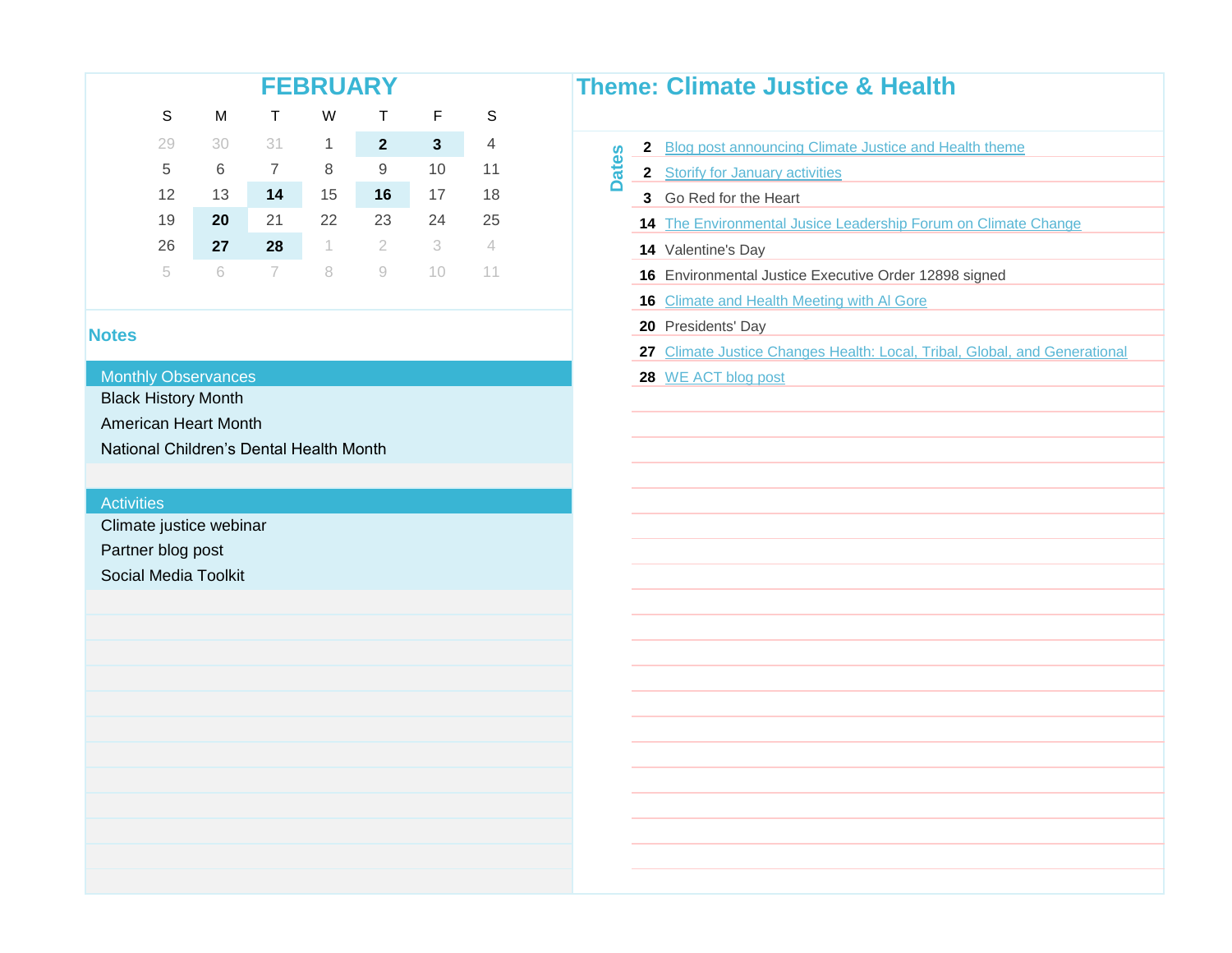## **MARCH**

|     | -S |              |                | W · | $\mathsf{T}$    | м              | -S |
|-----|----|--------------|----------------|-----|-----------------|----------------|----|
|     |    | $\mathbf{3}$ | $\overline{2}$ |     |                 | 27 28 1        | 26 |
| ate | 11 | 10           | 9              | -8  | $7\overline{ }$ | 6              | 5  |
|     | 18 | 17           | 16             | 15  | 14              | 13             | 12 |
|     | 25 | 24           | 23             | 22  | 21              | 20             | 19 |
|     |    | 31           | 30             | 29  | 28              | 27             | 26 |
|     |    |              | 6              | 4 5 |                 | 3 <sup>3</sup> |    |

#### Monthly Observances

- National Women's History Month
- National Professional Social Work Month
- National Kidney Disease Awareness Month
- National Nutrition Month
- 

- Clean Energy Social Media Toolkit
- **Webinar**
- Health Care Without Harm blog post
- Citizens' Climate Lobby blog post
- Physicians for Social Responsibility blog post
- The Nature Conservancy blog post

## **Theme: Clean Energy**

- **Dates** 2 [Blog post announcing Clean Energy theme](http://www.publichealthnewswire.org/?p=17263)
	- **10** [Blog post: Year of Climate Change and Health: The Unstoppable](https://medium.com/@HCWH/year-of-climate-and-health-the-unstoppable-momentum-of-clean-energy-2d0025ed14ea) Momentum [of Clean Energy](https://medium.com/@HCWH/year-of-climate-and-health-the-unstoppable-momentum-of-clean-energy-2d0025ed14ea)
	- **10 [Climate Action Conference](https://tisch.nyu.edu/tisch-research-news-events/research-at-tisch/upcoming-events/the-reckoning)**
	- **11 [Climate Action Conference](https://tisch.nyu.edu/tisch-research-news-events/research-at-tisch/upcoming-events/the-reckoning)**
	- **13** [Protecting the Health and Wellbeing of Communities in a Changi](http://www.nationalacademies.org/hmd/Activities/PublicHealth/PopulationHealthImprovementRT/2017-MAR-13.aspx)ng Climate
- **15** [Medical Society Consortium on Climate and Health press confere](https://www.eventbrite.com/e/national-launch-event-and-report-release-tickets-32097021054)nce<br> **15** Medical Society Consortium on Climate and Health press conference
	- **20** [Blog post: Carbon fee and dividend legislation: A catalyst to trans](http://www.publichealthnewswire.org/?p=17359)ition to [clean energy](http://www.publichealthnewswire.org/?p=17359)
	- **23** [The Environmental Justice Leadership Forum on Climate Change](http://www.ejleadershipforum.org/2017-environmental-justice-webinar-series/)
	- **23** [Sustainable Urban Forests Coalition's Annual Meeting](http://www.urbanforestcoalition.org/calendar/coalitionActivities.aspx)
	- **25** [Earth Hour](https://support.worldwildlife.org/site/Advocacy;jsessionid=00000000.app244a?cmd=display&page=UserAction&id=925&autologin=true&link=txt1&utm_campaign=earthhour&utm_medium=email&utm_source=advocacy-alert&utm_content=170223-aecd&NONCE_TOKEN=F2DEEDEE77C57EC62)
	- 28 [Blog post: Energy efficiency: First step to slowing climate change](http://www.publichealthnewswire.org/?p=17410)
	- National Colorectal Cancer Awareness Month Mental [Mental Health and Our Changing Climate: Impacts, Implications,](http://climateforhealth.org/mental-health-impacts-report) and [Guidance webinar](http://climateforhealth.org/mental-health-impacts-report)
	- **30** [Climate Changes Health: Clean Energy Changes Climate webina](https://www.apha.org/events-and-meetings/apha-calendar/webinar-events/2017/clean-energy-changes-climate)ry Changes Health: Clean Energy Changes Climate webinary
		- **30** [Blog post: States: Leading the way on clean energy](http://www.publichealthnewswire.org/?p=17415)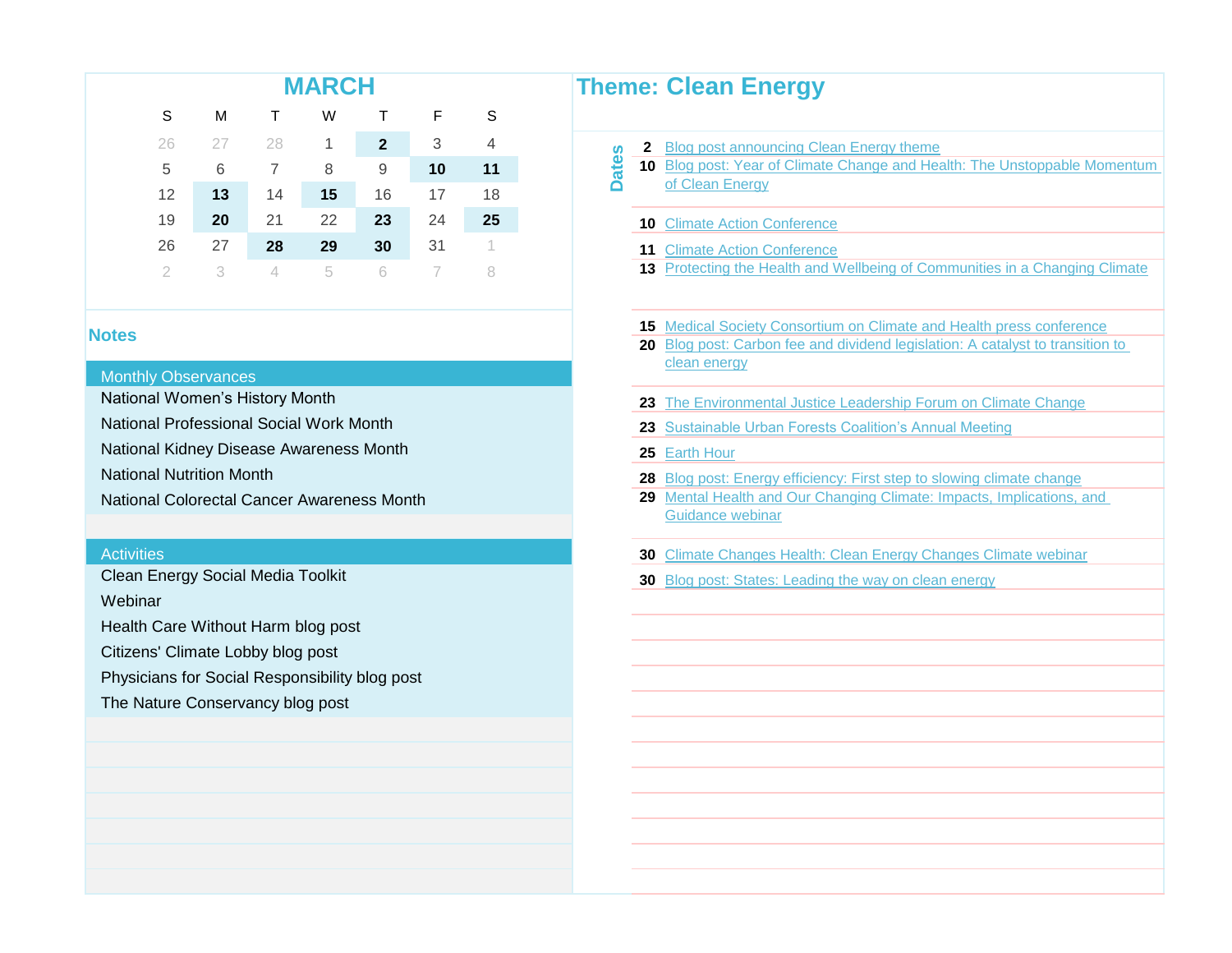|    |    |    | <b>APRIL</b> |    |     | <b>Theme: Transportation and H</b> |                                                |
|----|----|----|--------------|----|-----|------------------------------------|------------------------------------------------|
| S  | м  |    | W            |    |     |                                    | <b>Community Design</b>                        |
| 26 |    | 28 | 29           | 30 | -31 |                                    | <b>NPHW</b>                                    |
| 2  | 3  | 4  | 5            | 6  | 7   | 8                                  | ഉ<br>4 Advancing Physical Activity through Inn |
| 9  | 10 | 11 | 12           | 13 | 14  | 15                                 | <b>NPHW</b><br>4                               |
| 16 | 17 | 18 | 19           | 20 | 21  | 22                                 | <b>NPHW</b><br>5                               |
| 23 | 24 | 25 | 26           | 27 | 28  | 29                                 | <b>5</b> CEHN Translational Research Conferer  |
| 30 |    |    |              |    | 5   |                                    | #ClimateChangesHealth: The Roles We<br>6.      |

#### **Monthly Observances**

- National Child Abuse Awareness Month
- National Fair Housing Month
- Keep America Beautiful Month
- Lawn and Garden Month
- National Autism Awareness Month
- National Landscape Architecture Month
- National Inventor's Month
- Records and Information Management Month
- Sexual Assault Awareness Month
- Stress Awareness Month
- Scottish American Heritage Month
- National Safe Digging Month

#### Activities

Webinar Social Media Toolkit

|              |    | <b>Theme: Transportation and Healthy</b>                                                                                               |
|--------------|----|----------------------------------------------------------------------------------------------------------------------------------------|
|              |    | <b>Community Design</b>                                                                                                                |
|              | 3  | <b>NPHW</b>                                                                                                                            |
| <b>Dates</b> | 4  | Advancing Physical Activity through Innovative Approaches webinar                                                                      |
|              | 4  | <b>NPHW</b>                                                                                                                            |
|              | 5  | <b>NPHW</b>                                                                                                                            |
|              | 5  | <b>CEHN Translational Research Conference</b>                                                                                          |
|              | 6  | #ClimateChangesHealth: The Roles We Play, NPHW panel                                                                                   |
|              | 6  | Introduction to Transformational Resilience for Climate Change                                                                         |
|              | 6  | <b>CEHN Translational Research Conference</b>                                                                                          |
|              | 7  | World Health Day                                                                                                                       |
|              |    | 7 NPHW                                                                                                                                 |
|              |    | <b>7 CEHN Translational Research Conference</b>                                                                                        |
|              |    | 13 The Resilient Growth Model for Building Human Resilience for Climate-<br><b>Enhanced Traumas and Toxic Stresses</b>                 |
|              |    |                                                                                                                                        |
|              |    | 13 Climate Changes Your Health: How a Warmer Earth affects the Air, Land,<br>and Water                                                 |
|              |    |                                                                                                                                        |
|              |    | 14 Good Friday                                                                                                                         |
|              |    | 16 Easter<br>20 Building A Culture of Human Resilience Within Organizations for Climate-                                               |
|              |    | <b>Enhanced Traumas and Toxic Stresses</b>                                                                                             |
|              |    |                                                                                                                                        |
|              |    | 22 Earth Day                                                                                                                           |
|              |    | 22 March for Science                                                                                                                   |
|              |    | 23 What Climate Change Means for The Health of Virginians<br>27 Building a Culture of Human Resilience Within Communities for Climate- |
|              |    | <b>Enhanced Traumas and Toxic Stresses</b>                                                                                             |
|              | 27 |                                                                                                                                        |
|              | 28 | <b>CARPHA Annual Health Research Conference</b>                                                                                        |
|              | 28 | <b>CARPHA Annual Health Research Conference</b>                                                                                        |
|              |    | Climate Changes Health: Community Design and Transportation                                                                            |
|              | 29 | People's Climate March (DC)                                                                                                            |
|              | 29 | <b>Inaugural Planetary Health/GeoHealth Annual Meeting</b>                                                                             |
|              | 29 | <b>CARPHA Annual Health Research Conference</b>                                                                                        |
|              | 30 | Inaugural Planetary Health/GeoHealth Annual Meeting                                                                                    |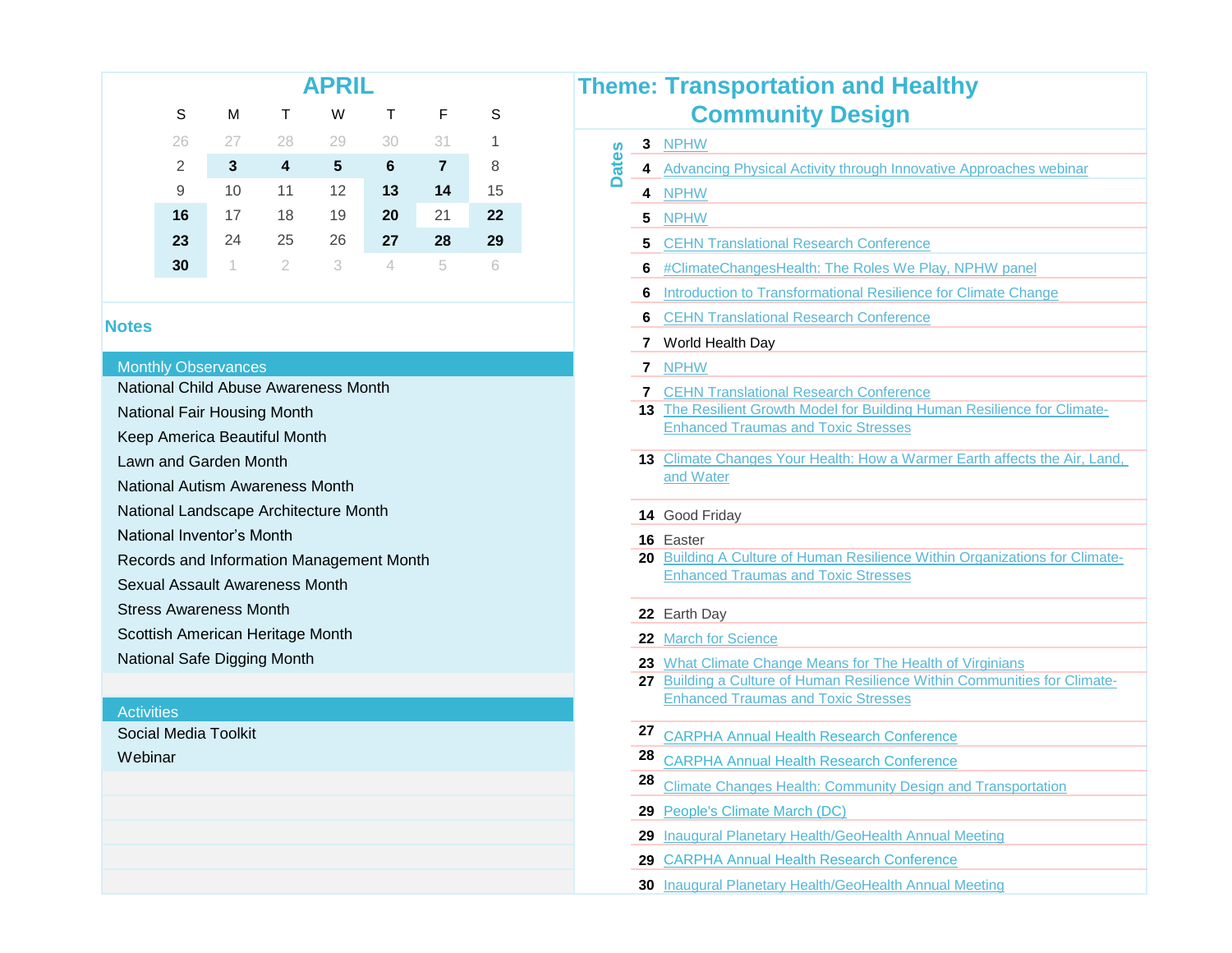|                                      |    |    | <b>MAY</b> |                |    |    |
|--------------------------------------|----|----|------------|----------------|----|----|
| S                                    | M  | Τ  | W          |                | F  | S  |
| 30                                   | 1  | 2  | 3          | $\overline{4}$ | 5  | 6  |
| $\overline{7}$                       | 8  | 9  | 10         | 11             | 12 | 13 |
| 14                                   | 15 | 16 | 17         | 18             | 19 | 20 |
| 21                                   | 22 | 23 | 24         | 25             | 26 | 27 |
| 28                                   | 29 | 30 | 31         | 1              | 2  | 3  |
| 4                                    | 5  | 6  |            | 8              | 9  | 10 |
|                                      |    |    |            |                |    |    |
| otes                                 |    |    |            |                |    |    |
|                                      |    |    |            |                |    |    |
| <b>Monthly Observances</b>           |    |    |            |                |    |    |
| <b>Clean Air Month</b>               |    |    |            |                |    |    |
| National Military Appreciation Month |    |    |            |                |    |    |

#### Monthly Observances

National Brain Cancer and Brain Tumor Awareness Month

Older Americans Month

National Bike Month

National Blood Pressure Month

National Lyme Disease Awareness Month

National Photograph Month

Asian American and Pacific Islander Heritage Month

National Water Safety Month

Melanoma Awareness Month

National Moving Month

World Stroke Month

Mental Health Month

Asthma and Allergy Awareness Month

#### Activities (dates to be determined)

Air Quality Social Media Toolkit

|                 |                             |                | <b>MAY</b>                                  |    |              |                                              | <b>Theme: Air Quality, Respiratory &amp;</b>       |
|-----------------|-----------------------------|----------------|---------------------------------------------|----|--------------|----------------------------------------------|----------------------------------------------------|
| S               | м                           | т              | W                                           | т  | F            | S                                            | <b>Cardiovascular Health</b>                       |
| 30              | $\mathbf{1}$                | $\overline{2}$ | 3                                           | 4  | 5            | 6                                            | <b>APA National Planning Conference</b><br>6       |
| 7               | 8                           | 9              | 10                                          | 11 | 12           | 13                                           | <b>Dates</b><br>7 APA National Planning Conference |
| 14              | 15                          | 16             | 17                                          | 18 | 19           | 20                                           | 8 APA National Planning Conference                 |
| $\overline{21}$ | 22                          | 23             | 24                                          | 25 | 26           | 27                                           | 9 APA National Planning Conference                 |
| 28              | 29                          | 30             | 31                                          | 1  | $\mathbf{2}$ | 3                                            | <b>National Adaptation Forum</b><br>9              |
| 4               | 5                           | 6              | 7                                           | 8  | 9            | 10                                           | <b>10 National Adaptation Forum</b>                |
|                 |                             |                |                                             |    |              |                                              | <b>11 National Adaptation Forum</b>                |
|                 |                             |                |                                             |    |              |                                              | 14 Mother's Day                                    |
|                 |                             |                |                                             |    |              |                                              | <b>16</b> CleanMed Conference and Exposition       |
|                 | <b>Observances</b>          |                |                                             |    |              |                                              | <b>17 CleanMed Conference and Exposition</b>       |
| r Month         |                             |                |                                             |    |              |                                              | <b>18 CleanMed Conference and Exposition</b>       |
|                 |                             |                | <b>Military Appreciation Month</b>          |    |              |                                              | 29 Memorial Day                                    |
|                 |                             |                |                                             |    |              | Brain Cancer and Brain Tumor Awareness Month |                                                    |
|                 | nericans Month              |                |                                             |    |              |                                              |                                                    |
|                 | <b>Bike Month</b>           |                |                                             |    |              |                                              |                                                    |
|                 | <b>Blood Pressure Month</b> |                |                                             |    |              |                                              |                                                    |
|                 |                             |                | Lyme Disease Awareness Month                |    |              |                                              |                                                    |
|                 | Photograph Month            |                |                                             |    |              |                                              |                                                    |
|                 |                             |                | nerican and Pacific Islander Heritage Month |    |              |                                              |                                                    |
|                 | <b>Water Safety Month</b>   |                |                                             |    |              |                                              |                                                    |
|                 | a Awareness Month           |                |                                             |    |              |                                              |                                                    |
|                 | <b>Moving Month</b>         |                |                                             |    |              |                                              |                                                    |
|                 | roke Month                  |                |                                             |    |              |                                              |                                                    |
|                 | lealth Month                |                |                                             |    |              |                                              |                                                    |
|                 |                             |                | and Allergy Awareness Month                 |    |              |                                              |                                                    |
|                 |                             |                |                                             |    |              |                                              |                                                    |
|                 | (dates to be determined)    |                |                                             |    |              |                                              |                                                    |
|                 | ty Social Media Toolkit     |                |                                             |    |              |                                              |                                                    |
|                 |                             |                |                                             |    |              |                                              |                                                    |
|                 |                             |                |                                             |    |              |                                              |                                                    |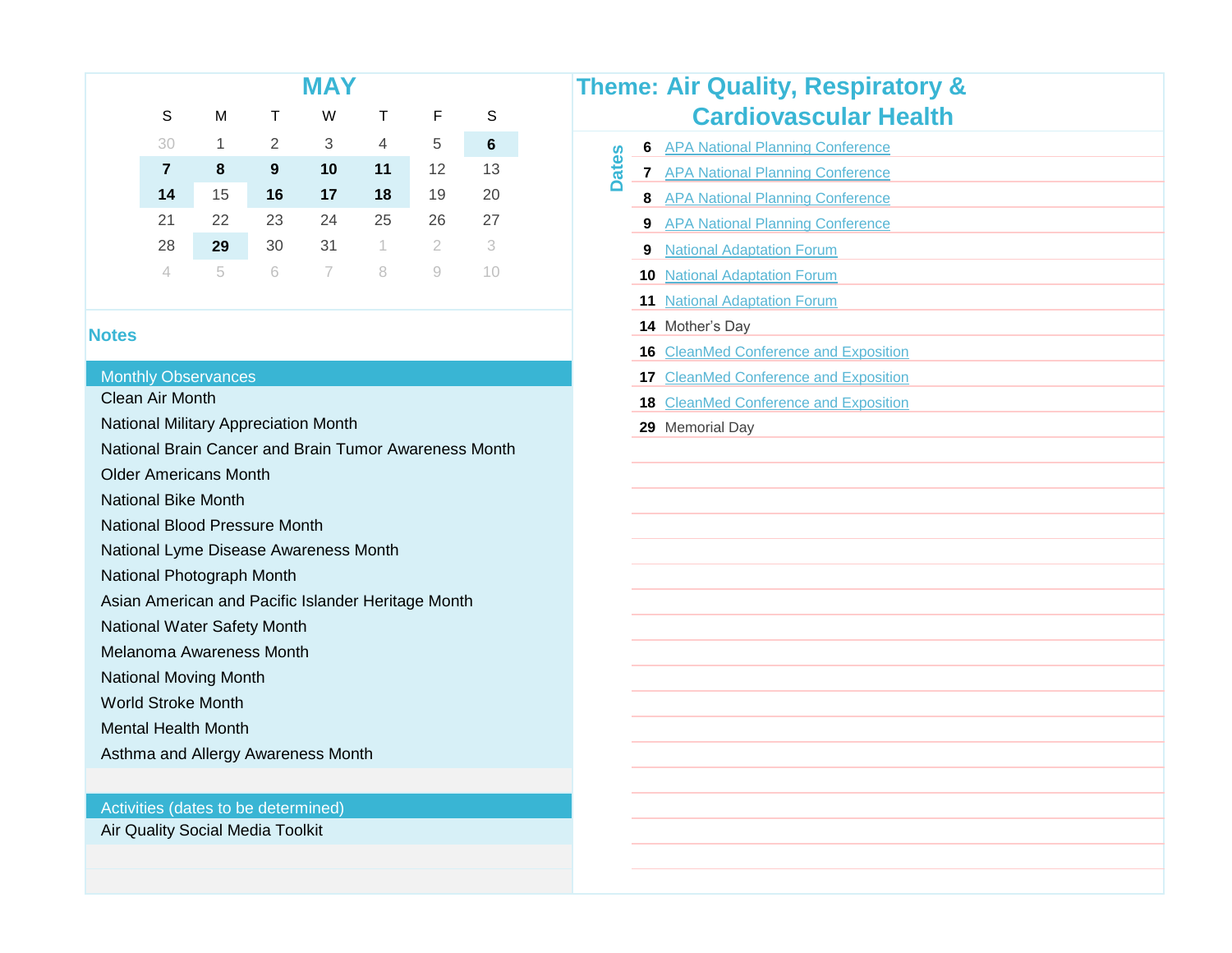| <b>Theme:</b> |    |    |    | <b>JUNE</b> |    |    |    |  |
|---------------|----|----|----|-------------|----|----|----|--|
|               | S  | F  |    | W           | Τ  | M  | S  |  |
| 8<br>8        | 3  | 2  | 1  | 31          | 30 | 29 | 28 |  |
| ಕ<br>11       | 10 | 9  | 8  | 7           | 6  | 5  | 4  |  |
| 11            | 17 | 16 | 15 | 14          | 13 | 12 | 11 |  |
| 12            | 24 | 23 | 22 | 21          | 20 | 19 | 18 |  |
| 12            |    | 30 | 29 | 28          | 27 | 26 | 25 |  |
| 13            |    |    | ĥ  | 5           |    | 3  | 2  |  |

#### **Monthly Observances**

LGBTQIA Pride Month

National Safety Month

National Fresh Fruit and Vegetables Month

National Camping Month

National Great Outdoors Month

Rose Month

#### Activities (dates to be determined)

Vector-Borne Diseases Social Media Toolkit

#### **Theme: Mental Wellness and Resilience**

| 28 29 30 31 <b>1 2 3</b> | 6 <b>8</b> Building Human Resilience: A Powerful Force for Ecological Restoration |
|--------------------------|-----------------------------------------------------------------------------------|
|--------------------------|-----------------------------------------------------------------------------------|

#### **11 IPCC Dates**

- 11 [Citizens' Climate Lobby International Conference](http://citizensclimatelobby.org/2017-ccl-conference/)
- **12** National Conference on Climate Change & Health for Nurses ANHE
- 12 [Citizens' Climate Lobby International Conference](http://citizensclimatelobby.org/2017-ccl-conference/)
- 13 [Citizens' Climate Lobby Lobby Day](http://citizensclimatelobby.org/2017-ccl-conference/)

#### **18** Father's Day

20 [Building Human Resilience for Climate and Environmental Activis](https://docs.google.com/a/trig-cli.org/forms/d/e/1FAIpQLSc8TAYfFdzBbORLfgCfWbEU5i_w7mEimkUgS6ZwRxU3R-lwLQ/viewform)ts and [Other Non-Mental Health Professionals](https://docs.google.com/a/trig-cli.org/forms/d/e/1FAIpQLSc8TAYfFdzBbORLfgCfWbEU5i_w7mEimkUgS6ZwRxU3R-lwLQ/viewform)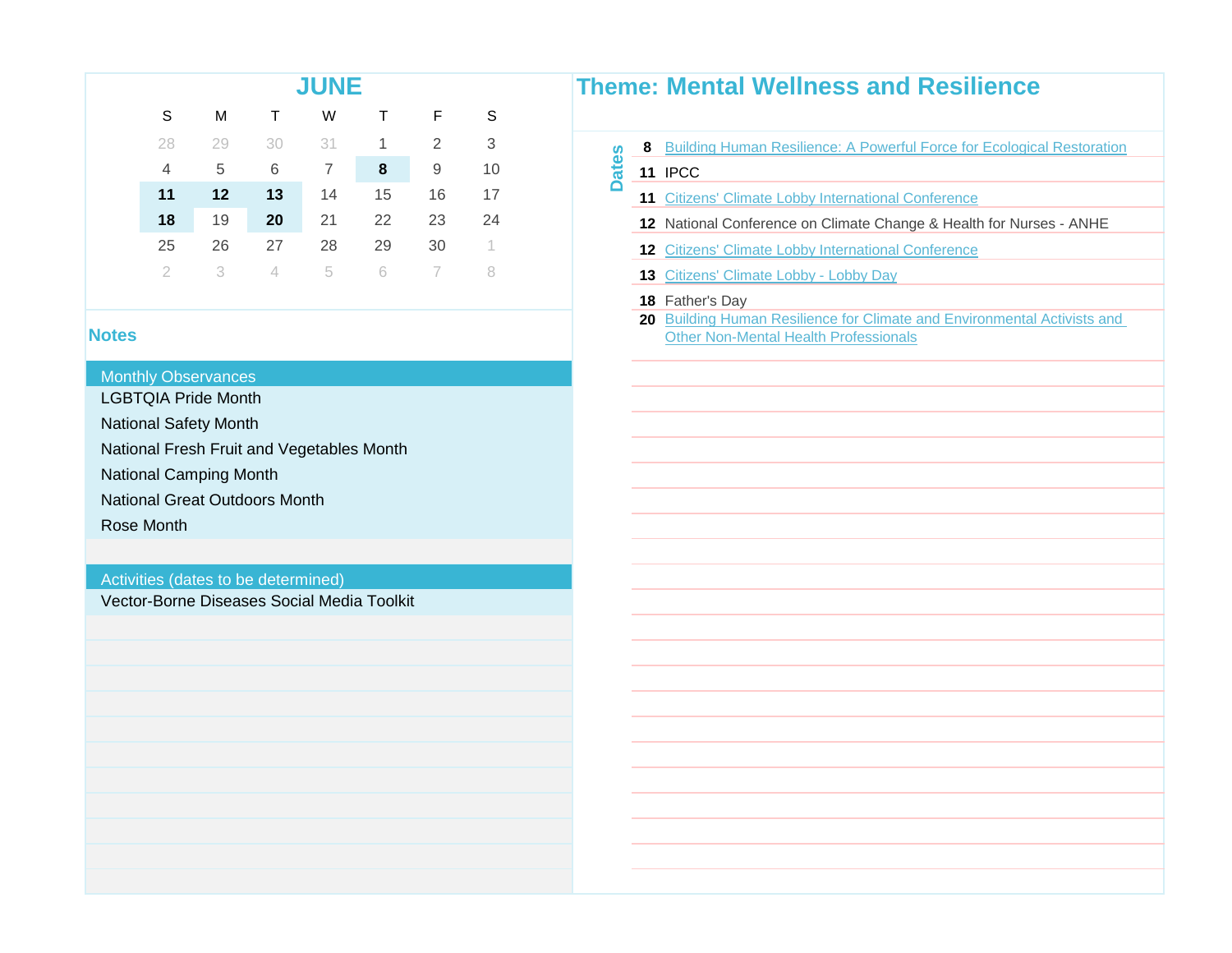|                |    |                         | <b>JULY</b> |    |    |    | <b>Theme: Agriculture a</b>    |
|----------------|----|-------------------------|-------------|----|----|----|--------------------------------|
| S              | м  |                         | W           |    | F  | S  | <b>Security</b>                |
| 25             | 26 |                         | 28          | 29 | 30 | 1  | 4 Independence Day             |
| $\overline{2}$ | 3  | $\overline{\mathbf{4}}$ | 5           | 6  |    | 8  | Φ<br><b>10 NEHA 2017 AEC</b>   |
| 9              | 10 | 11                      | 12          | 13 | 14 | 15 | <b>NACCHO Annual 2017</b>      |
| 16             | 17 | 18                      | 19          | 20 | 21 | 22 | <b>NEHA 2017 AEC</b>           |
| 23             | 24 | 25                      | 26          | 27 | 28 | 29 | <b>12</b> Moms Clean Air Force |
| 30             | 31 |                         |             | 3  | 4  | 5  | <b>NACCHO Annual 2017</b>      |
|                |    |                         |             |    |    |    |                                |

#### Monthly Observances

National Picnic Month

National Independent Retailer Month

National Grilling Month

#### Activities (dates to be determined)

Agriculture and Food Safety & Security Social Media Toolkit

|              |   | <b>Theme: Agriculture and Food Safety &amp;</b>    |  |  |  |  |  |  |  |  |  |
|--------------|---|----------------------------------------------------|--|--|--|--|--|--|--|--|--|
|              |   | <b>Security</b>                                    |  |  |  |  |  |  |  |  |  |
|              | 4 | Independence Day                                   |  |  |  |  |  |  |  |  |  |
| <b>Dates</b> |   | 10 NEHA 2017 AEC                                   |  |  |  |  |  |  |  |  |  |
|              |   | 11 NACCHO Annual 2017                              |  |  |  |  |  |  |  |  |  |
|              |   | 11 NEHA 2017 AEC                                   |  |  |  |  |  |  |  |  |  |
|              |   | 12 Moms Clean Air Force Play-In for Climate Action |  |  |  |  |  |  |  |  |  |
|              |   | 12 NACCHO Annual 2017                              |  |  |  |  |  |  |  |  |  |
|              |   | <b>12 NEHA 2017 AEC</b>                            |  |  |  |  |  |  |  |  |  |
|              |   | 13 NACCHO Annual 2017                              |  |  |  |  |  |  |  |  |  |
|              |   | <b>13 NEHA 2017 AEC</b>                            |  |  |  |  |  |  |  |  |  |
|              |   | 30 ITE 2017 Annual Meeting and Exhibit             |  |  |  |  |  |  |  |  |  |
|              |   | 31 ITE 2017 Annual Meeting and Exhibit             |  |  |  |  |  |  |  |  |  |
|              |   |                                                    |  |  |  |  |  |  |  |  |  |
|              |   |                                                    |  |  |  |  |  |  |  |  |  |
|              |   |                                                    |  |  |  |  |  |  |  |  |  |
|              |   |                                                    |  |  |  |  |  |  |  |  |  |
|              |   |                                                    |  |  |  |  |  |  |  |  |  |
|              |   |                                                    |  |  |  |  |  |  |  |  |  |
|              |   |                                                    |  |  |  |  |  |  |  |  |  |
|              |   |                                                    |  |  |  |  |  |  |  |  |  |
|              |   |                                                    |  |  |  |  |  |  |  |  |  |
|              |   |                                                    |  |  |  |  |  |  |  |  |  |
|              |   |                                                    |  |  |  |  |  |  |  |  |  |
|              |   |                                                    |  |  |  |  |  |  |  |  |  |
|              |   |                                                    |  |  |  |  |  |  |  |  |  |
|              |   |                                                    |  |  |  |  |  |  |  |  |  |
|              |   |                                                    |  |  |  |  |  |  |  |  |  |
|              |   |                                                    |  |  |  |  |  |  |  |  |  |
|              |   |                                                    |  |  |  |  |  |  |  |  |  |
|              |   |                                                    |  |  |  |  |  |  |  |  |  |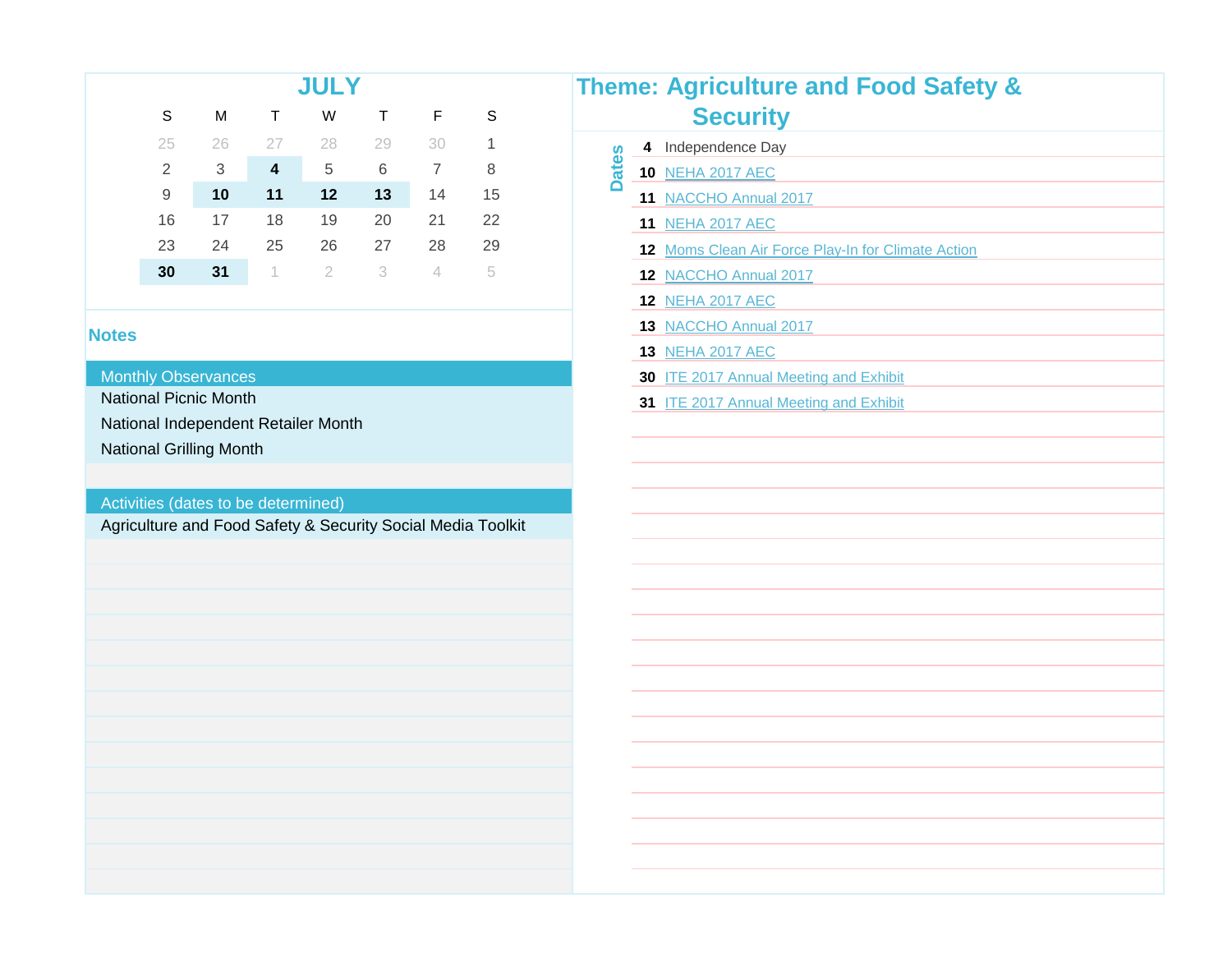|                                     |                |              | <b>AUGUST</b> |                           |                  |                   |              | <b>Theme: Water Quality</b>                               |  |
|-------------------------------------|----------------|--------------|---------------|---------------------------|------------------|-------------------|--------------|-----------------------------------------------------------|--|
| $\mathsf S$                         | M              | $\mathsf T$  | W             | Т                         | F                | $\mathsf S$       |              |                                                           |  |
| 30                                  | 31             | $\mathbf{1}$ | $\mathbf{2}$  | $\ensuremath{\mathsf{3}}$ | $\overline{4}$   | 5                 |              | <b>ITE 2017 Annual Meeting and Exhibit</b><br>$\mathbf 1$ |  |
| 6                                   | $\overline{7}$ | 8            | $9$           | 10                        | 11               | 12                | <b>Dates</b> | 2 ITE 2017 Annual Meeting and Exhibit                     |  |
| 13                                  | 14             | 15           | 16            | 17                        | 18               | 19                |              |                                                           |  |
| 20                                  | 21             | 22           | 23            | 24                        | 25               | 26                |              |                                                           |  |
| 27                                  | 28             | 29           | 30            | 31                        | $\left  \right $ | $\overline{2}$    |              |                                                           |  |
| 3                                   | $\overline{4}$ | 5            | $\mathbf 6$   | $\overline{ }$            | $\, 8$           | $\mathrel{\odot}$ |              |                                                           |  |
|                                     |                |              |               |                           |                  |                   |              |                                                           |  |
| <b>Notes</b>                        |                |              |               |                           |                  |                   |              |                                                           |  |
|                                     |                |              |               |                           |                  |                   |              |                                                           |  |
| <b>Monthly Observances</b>          |                |              |               |                           |                  |                   |              |                                                           |  |
| National Water Quality Month        |                |              |               |                           |                  |                   |              |                                                           |  |
| National Eye Exam Month             |                |              |               |                           |                  |                   |              |                                                           |  |
| <b>National Catfish Month</b>       |                |              |               |                           |                  |                   |              |                                                           |  |
| <b>National Coffee Month</b>        |                |              |               |                           |                  |                   |              |                                                           |  |
| *Peak month for ozone alerts        |                |              |               |                           |                  |                   |              |                                                           |  |
|                                     |                |              |               |                           |                  |                   |              |                                                           |  |
| Activities (dates to be determined) |                |              |               |                           |                  |                   |              |                                                           |  |
| Water Quality Social Media Toolkit  |                |              |               |                           |                  |                   |              |                                                           |  |
|                                     |                |              |               |                           |                  |                   |              |                                                           |  |
|                                     |                |              |               |                           |                  |                   |              |                                                           |  |
|                                     |                |              |               |                           |                  |                   |              |                                                           |  |
|                                     |                |              |               |                           |                  |                   |              |                                                           |  |
|                                     |                |              |               |                           |                  |                   |              |                                                           |  |
|                                     |                |              |               |                           |                  |                   |              |                                                           |  |
|                                     |                |              |               |                           |                  |                   |              |                                                           |  |
|                                     |                |              |               |                           |                  |                   |              |                                                           |  |
|                                     |                |              |               |                           |                  |                   |              |                                                           |  |
|                                     |                |              |               |                           |                  |                   |              |                                                           |  |
|                                     |                |              |               |                           |                  |                   |              |                                                           |  |
|                                     |                |              |               |                           |                  |                   |              |                                                           |  |

and the control of the control of the

<u> 1980 - Johann Barnett, mars et al.</u> <u> 1989 - Johann Barnett, fransk politiker (</u> and the control of the control of the control of <u> Listen de la construcción de la construcción de la construcción de la construcción de la construcción de la c</u> <u> 1989 - Johann Barnett, fransk politiker (</u> and the control of the control of the control of and the control of the control of the control of <u> 1980 - Jan Barat, politik a</u> and the control of the control of the control of <u> 1980 - Johann Barnett, mars et al.</u> and the control of the control of the and the control of the control of <u> 1989 - Johann Barnett, fransk politiker (</u> and the control of the control of the and the control of the control of the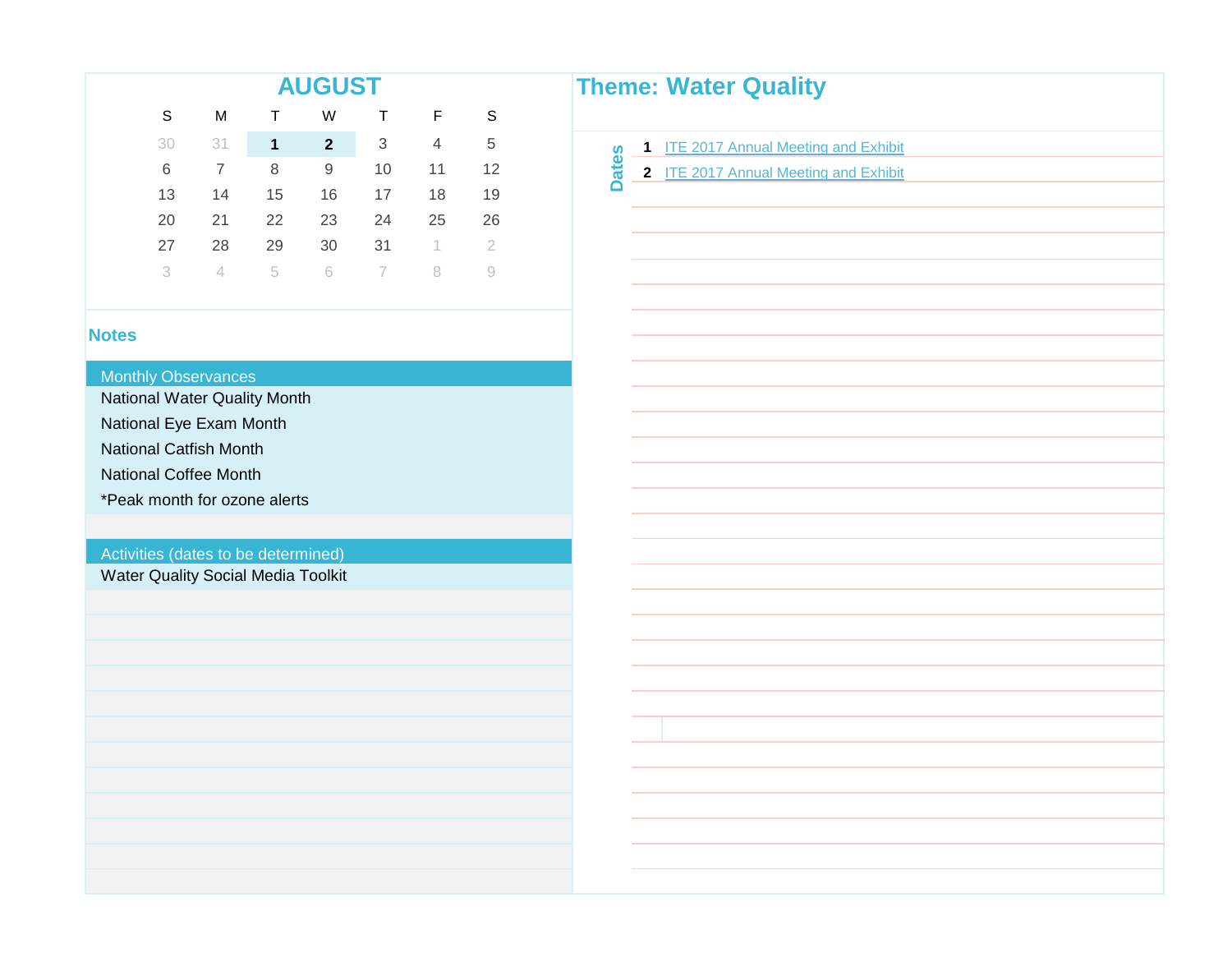| Theme:  |    |    |    | <b>SEPTEMBER</b> |    |    |    |  |
|---------|----|----|----|------------------|----|----|----|--|
|         | S  | F  |    | W                |    | М  | S  |  |
| ပ္ပ     | 2  |    | 31 | 30               | 29 | 28 | 27 |  |
| ಕ<br>15 | 9  | 8  |    | 6                | 5  | 4  | 3  |  |
| 16      | 16 | 15 | 14 | 13               | 12 | 11 | 10 |  |
| 17      | 23 | 22 | 21 | 20               | 19 | 18 | 17 |  |
| 18      | 30 | 29 | 28 | 27               | 26 | 25 | 24 |  |
| 19      |    |    | 5  |                  | 3  |    |    |  |

#### **Monthly Observances**

National Preparedness Month

Hispanic Heritage Month – September 15 to October 15

National Childhood Obesity Awareness Month

Intergeneration Month

National Rice Month

Polycystic Ovarian Syndrome Awareness Month

Whole Grains Month

Self Improvement Month

National Suicide Prevention Month

Whole Grains Month

September is Prostate Cancer Awareness Month

#### Activities (dates to be determined)

Extreme Weather Social Media Toolkit

| 4  | Labor Day                                                       |
|----|-----------------------------------------------------------------|
| 15 | Park(ing) Day                                                   |
|    | <b>16 AAP National Conference</b>                               |
|    | <b>17 AAP National Conference</b>                               |
|    | <b>18 AAP National Conference</b>                               |
|    | <b>19 AAP National Conference</b>                               |
|    | <b>19 Get Ready Day</b>                                         |
|    | 20 Rosh Hashanah (begins evening of 9/20- ends evening of 9/22) |
|    | 20 ASTHO Annual Meeting and 75th Anniversary Celebration        |
| 21 | <b>ASTHO Annual Meeting and 75th Anniversary Celebration</b>    |
|    | 22 ASTHO Annual Meeting and 75th Anniversary Celebration        |
|    | 22 APA Policy and Advocacy Conference                           |
|    | 23 APA Policy and Advocacy Conference                           |
|    | 24 APA Policy and Advocacy Conference                           |
| 25 | <b>APA Policy and Advocacy Conference</b>                       |
|    | 26 APA Policy and Advocacy Conference                           |
|    | 26 World Environmental Health Day                               |
|    | 29 Yom Kippur (begins evening of 9/29- ends evening of 9/30)    |
|    |                                                                 |
|    |                                                                 |
|    |                                                                 |
|    |                                                                 |
|    |                                                                 |
|    |                                                                 |
|    |                                                                 |
|    |                                                                 |
|    |                                                                 |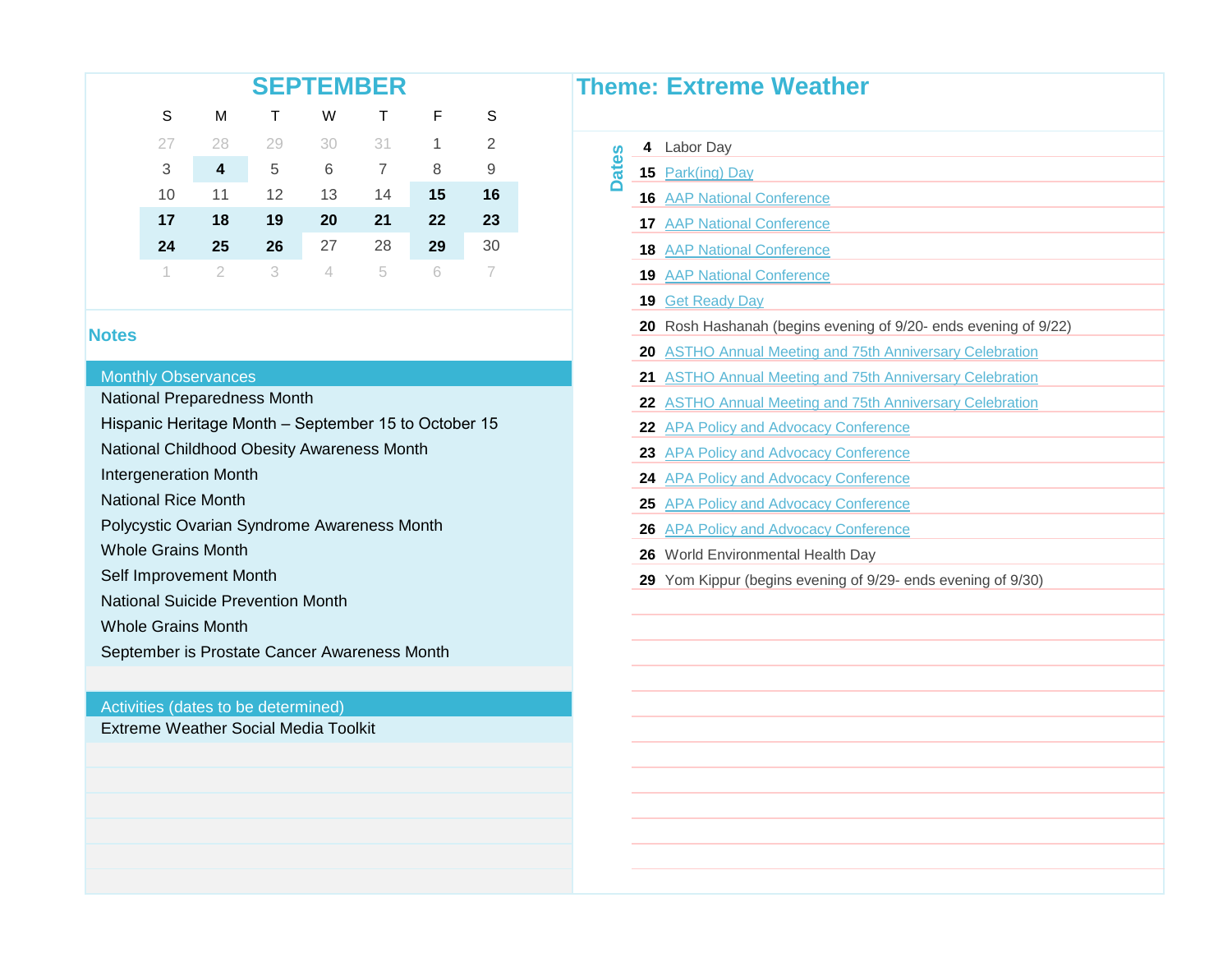|    |    |    | <b>OCTOBER</b> |                   |    |              |                                               |
|----|----|----|----------------|-------------------|----|--------------|-----------------------------------------------|
|    |    |    |                |                   |    |              | <b>Theme: Vulnerable Population</b>           |
| S  | М  |    | W              |                   | F. | <sub>S</sub> | <b>Focus on Children</b>                      |
| 24 | 25 | 26 |                | 28                | 29 | -30          | <b>9</b> Columbus Day                         |
|    | 2  | 3  | 4              | 5                 | 6  |              | <b>11 EcoDistricts Summit</b>                 |
| 8  | 9  | 10 | 11             | $12 \ \mathsf{ }$ | 13 | 14           | <b>12 Children's Environmental Health Day</b> |
| 15 | 16 | 17 | 18             | 19                | 20 | 21           | <b>12 EcoDistricts Summit</b>                 |
| 22 | 23 | 24 | 25             | 26                | 27 | 28           | 19 Diwali                                     |
| 29 | 30 | 31 |                |                   |    |              |                                               |
|    |    |    |                |                   |    |              |                                               |

#### **Monthly Observances**

Breast Cancer Awareness Month

Children's Health Month

(World) Blindness Awareness Month

Celiac Disease Awareness Month

Emotional Wellness Month

Eat Better, Eat Together Month

LGBT History Month

National Crime Prevention Month

National Critical Illness Awareness Month

National Liver Awareness Month

National Pregnancy and Infant Loss Awareness Month

National Spina Bifida Awareness Month

#### Activities (dates to be determined)

Children's Health Social Media Toolkit

|              | <b>Theme: Vulnerable Populations</b>   |
|--------------|----------------------------------------|
|              | <b>Focus on Children</b>               |
|              | 9 Columbus Day                         |
| <b>Dates</b> | 11 EcoDistricts Summit                 |
|              | 12 Children's Environmental Health Day |
|              | 12 EcoDistricts Summit                 |
|              | 19 Diwali                              |
|              |                                        |
|              |                                        |
|              |                                        |
|              |                                        |
|              |                                        |
|              |                                        |
|              |                                        |
|              |                                        |
|              |                                        |
|              |                                        |
|              |                                        |
|              |                                        |
|              |                                        |
|              |                                        |
|              |                                        |
|              |                                        |
|              |                                        |
|              |                                        |
|              |                                        |
|              |                                        |
|              |                                        |
|              |                                        |
|              |                                        |
|              |                                        |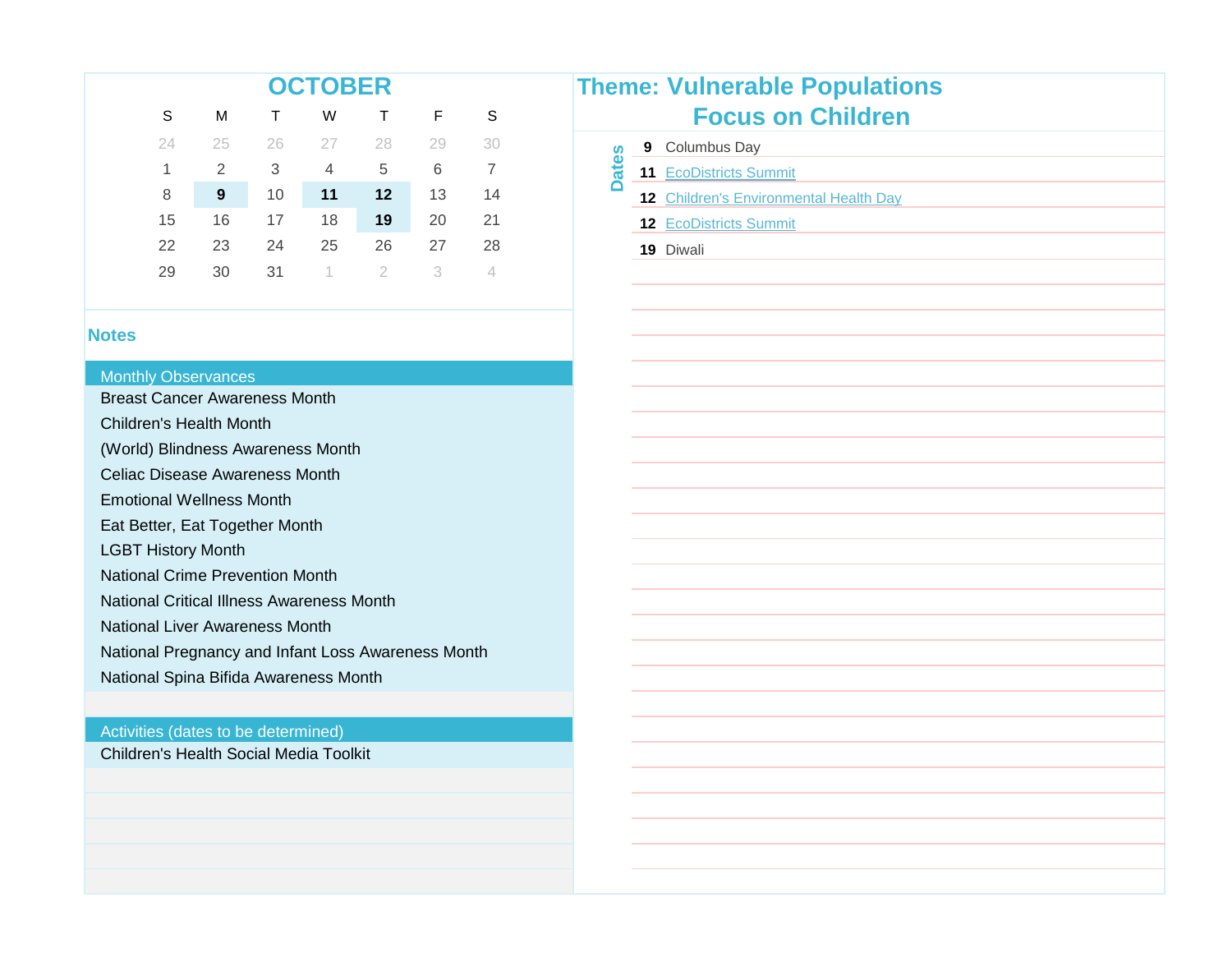| Theme: |    |    |    | <b>NOVEMBER</b> |    |    |    |  |
|--------|----|----|----|-----------------|----|----|----|--|
|        | S  | F. |    | W               |    | M  | S  |  |
| ဖိ     | 4  | 3  | 2  | 1               | 31 | 30 | 29 |  |
| 后<br>5 | 11 | 10 | 9  | 8               | 7  | 6  | 5  |  |
| 6      | 18 | 17 | 16 | 15              | 14 | 13 | 12 |  |
|        | 25 | 24 | 23 | 22              | 21 | 20 | 19 |  |
| 8      | 2  |    | 30 | 29              | 28 | 27 | 26 |  |
| 10     |    |    |    | 6               | 5  |    | 3  |  |

#### Monthly Observances

National Native American Heritage Month

National Diabetes Month

Lung Cancer Awareness Month

National Alzheimer's Disease Month

NoSHAVEmber

#### Activities (dates to be determined)

Tribal and Indigenous Health Social Media Toolkit

|              |                         | <b>Theme: Tribal and Indigenous Health</b> |
|--------------|-------------------------|--------------------------------------------|
|              | $\overline{\mathbf{4}}$ | 2017 APHA Annual Meeting                   |
| <b>Dates</b> | $5\phantom{a}$          | 2017 APHA Annual Meeting                   |
|              | $6\phantom{1}$          | 2017 APHA Annual Meeting                   |
|              | $\overline{7}$          | 2017 APHA Annual Meeting                   |
|              | 8                       | 2017 APHA Annual Meeting                   |
|              |                         | 10 Veterans Day                            |
|              |                         | 23 Thanksgiving                            |
|              |                         |                                            |
|              |                         |                                            |
|              |                         |                                            |
|              |                         |                                            |
|              |                         |                                            |
|              |                         |                                            |
|              |                         |                                            |
|              |                         |                                            |
|              |                         |                                            |
|              |                         |                                            |
|              |                         |                                            |
|              |                         |                                            |
|              |                         |                                            |
|              |                         |                                            |
|              |                         |                                            |
|              |                         |                                            |
|              |                         |                                            |
|              |                         |                                            |
|              |                         |                                            |
|              |                         |                                            |
|              |                         |                                            |
|              |                         |                                            |